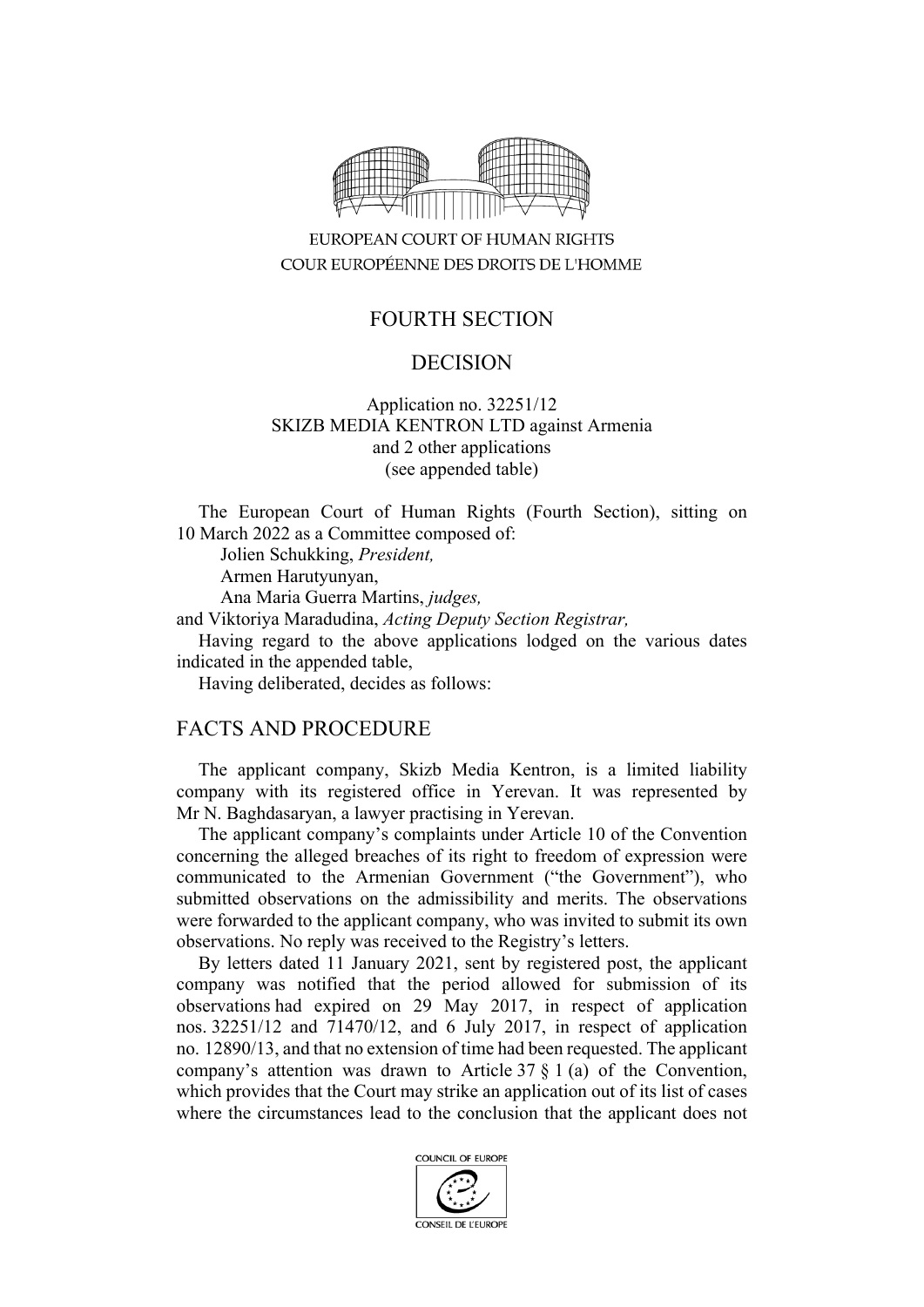intend to pursue the application. The applicant company's lawyer received these letters on 17 February 2021. However, no response has followed.

The applicant company or its lawyer have not contacted the Court since 2013.

#### THE LAW

Having regard to the similar subject matter of the applications, the Court finds it appropriate to examine them jointly in a single decision.

In the light of the foregoing, and in the absence of any special circumstances regarding respect for the rights guaranteed by the Convention and the Protocols thereto, the Court, in accordance with Article 37 § 1 (a) of the Convention, considers that it is no longer justified to continue the examination of the applications.

Accordingly, the cases should be struck out of the list.

For these reasons, the Court, unanimously,

*Decides* to join the applications;

*Decides* to strike the applications out of its list of cases.

Done in English and notified in writing on 31 March 2022.

Viktoriya Maradudina  $J$ olien Schukking Acting Deputy Registrar President